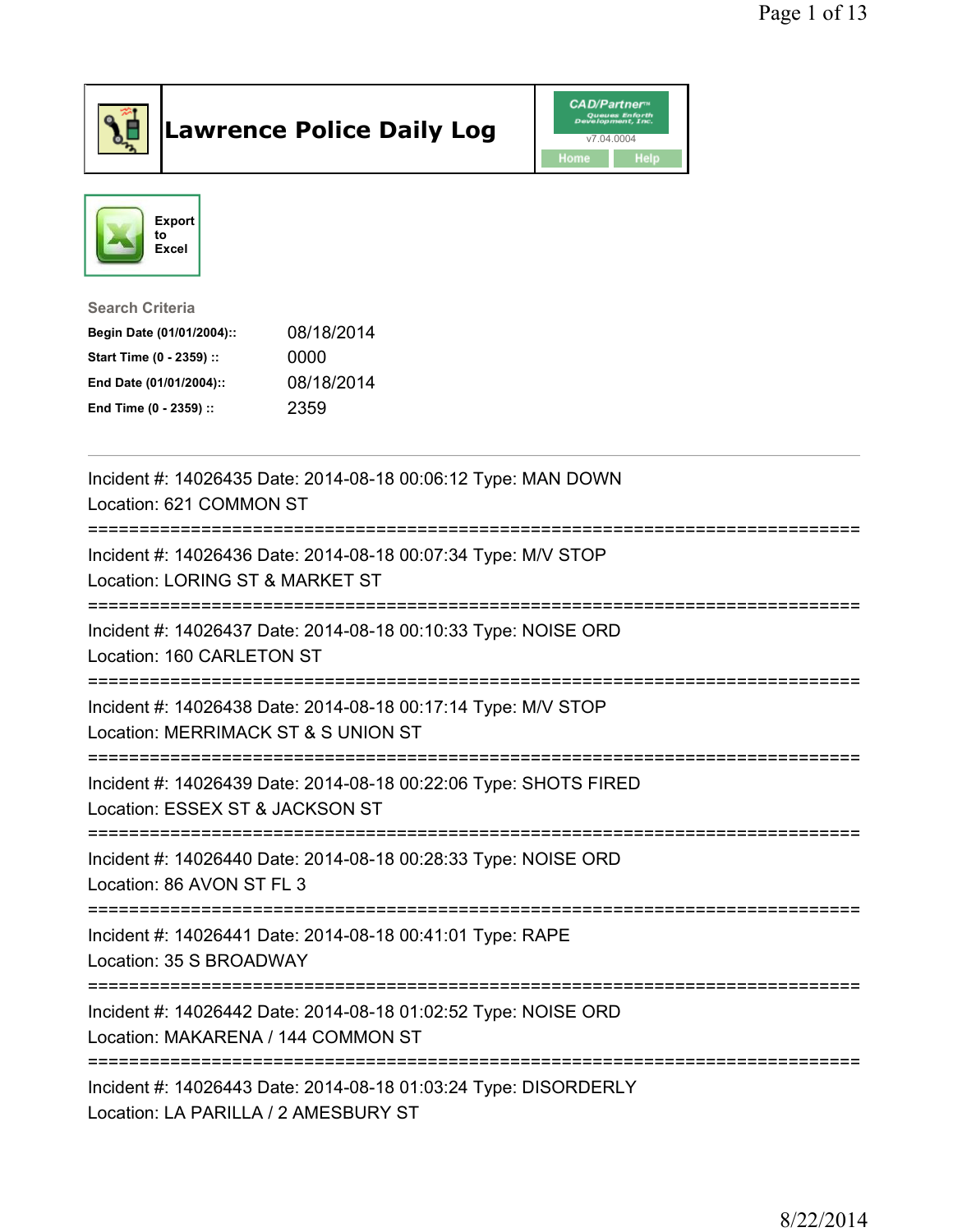| Incident #: 14026444 Date: 2014-08-18 01:05:14 Type: UNKNOWN PROB<br>Location: 11 DURHAM ST                                                               |
|-----------------------------------------------------------------------------------------------------------------------------------------------------------|
| Incident #: 14026445 Date: 2014-08-18 01:18:20 Type: GUN CALL<br>Location: 92 BENNINGTON ST                                                               |
| Incident #: 14026446 Date: 2014-08-18 01:28:46 Type: NOISE ORD<br>Location: LE DRINK HOUSE / 596 ESSEX ST<br>===============================              |
| Incident #: 14026447 Date: 2014-08-18 01:31:05 Type: TOW/REPOSSED<br>Location: 9 HAZEL PL                                                                 |
| Incident #: 14026448 Date: 2014-08-18 01:35:07 Type: NOISE ORD<br>Location: 291 BROADWAY<br>=====================================                         |
| Incident #: 14026449 Date: 2014-08-18 01:43:40 Type: M/V STOP<br>Location: DURHAM ST & S BROADWAY                                                         |
| Incident #: 14026450 Date: 2014-08-18 02:00:09 Type: SHOTS FIRED<br>Location: OAK ST                                                                      |
| :=================<br>Incident #: 14026451 Date: 2014-08-18 02:15:50 Type: ALARM/BURG<br>Location: GAS & GO / 150 WINTHROP AV                             |
| Incident #: 14026452 Date: 2014-08-18 02:38:03 Type: M/V STOP<br>Location: EVERETT ST & ROWE ST                                                           |
| Incident #: 14026454 Date: 2014-08-18 03:22:00 Type: LARCENY/PAST<br>Location: 258 BAILEY ST FL 1                                                         |
| Incident #: 14026453 Date: 2014-08-18 03:22:39 Type: DISTURBANCE<br>Location: 41 SUMMER ST FL 3                                                           |
| Incident #: 14026455 Date: 2014-08-18 05:21:44 Type: ALARM/BURG<br>Location: KEY POLYMER / 17 SHEPARD ST                                                  |
| =========================<br>Incident #: 14026456 Date: 2014-08-18 05:53:54 Type: ALARM/BURG<br>Location: VECINA BEAUTY SUPPLY WAREHOUSE / 4 HAMPSHIRE ST |
| Incident #: 14026457 Date: 2014-08-18 06:57:29 Type: ALARM/BURG                                                                                           |

```
Location: D.O. ALITO DETAILINIO / 94 MERRIMACK OT
```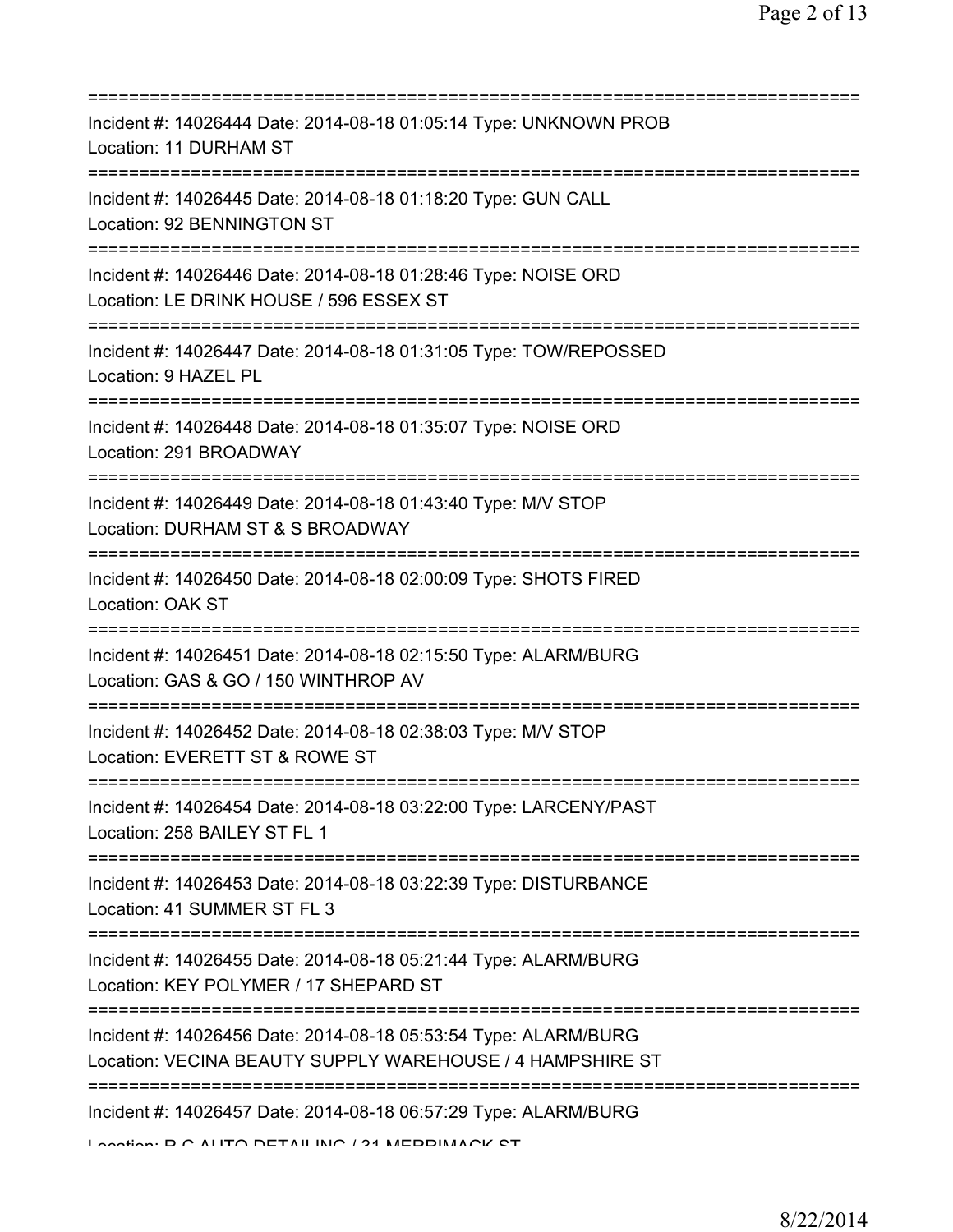| Incident #: 14026458 Date: 2014-08-18 07:10:17 Type: M/V STOP<br>Location: DURSO AV & WINTHROP AV                                                             |
|---------------------------------------------------------------------------------------------------------------------------------------------------------------|
| :=====================<br>Incident #: 14026459 Date: 2014-08-18 07:17:54 Type: DETAIL<br>Location: ANDOVER ST & PARKER ST<br>================================ |
| Incident #: 14026460 Date: 2014-08-18 07:20:27 Type: KEEP PEACE<br>Location: 550 BROADWAY #108 FL 1<br>=====================                                  |
| Incident #: 14026461 Date: 2014-08-18 07:22:26 Type: ALARMS<br>Location: LAWRENCE FAM. DEV. CHARTER SCH / 404 HAVERHILL ST                                    |
| Incident #: 14026462 Date: 2014-08-18 07:25:48 Type: M/V STOP<br>Location: 300 CANAL ST                                                                       |
| Incident #: 14026463 Date: 2014-08-18 07:26:31 Type: M/V STOP<br>Location: CANAL ST & UNION ST                                                                |
| Incident #: 14026464 Date: 2014-08-18 07:34:20 Type: 911 HANG UP<br>Location: 6 DIAMOND ST #12                                                                |
| Incident #: 14026465 Date: 2014-08-18 07:45:34 Type: DRUG OVERDOSE<br>Location: 147 HAVERHILL ST                                                              |
| Incident #: 14026466 Date: 2014-08-18 07:50:11 Type: M/V STOP<br>Location: 516 ESSEX ST                                                                       |
| Incident #: 14026467 Date: 2014-08-18 07:50:11 Type: B&E/MV/PAST<br>Location: AUCLAIR AUTO BODY / 444 RIVERSIDE DR                                            |
| Incident #: 14026468 Date: 2014-08-18 08:06:04 Type: M/V STOP<br>Location: 31 ARLINGTON ST                                                                    |
| Incident #: 14026470 Date: 2014-08-18 08:17:29 Type: HIT & RUN M/V<br>Location: HELFRICH BROTHERS BOILER WKS / 39 MERRIMACK ST                                |
| Incident #: 14026469 Date: 2014-08-18 08:17:30 Type: M/V STOP<br>Location: BEACON ST & ROBERTA LN                                                             |
| Incident #: 14026471 Date: 2014-08-18 08:30:48 Type: M/V STOP                                                                                                 |

Location: BEACON ST & W BEACON ST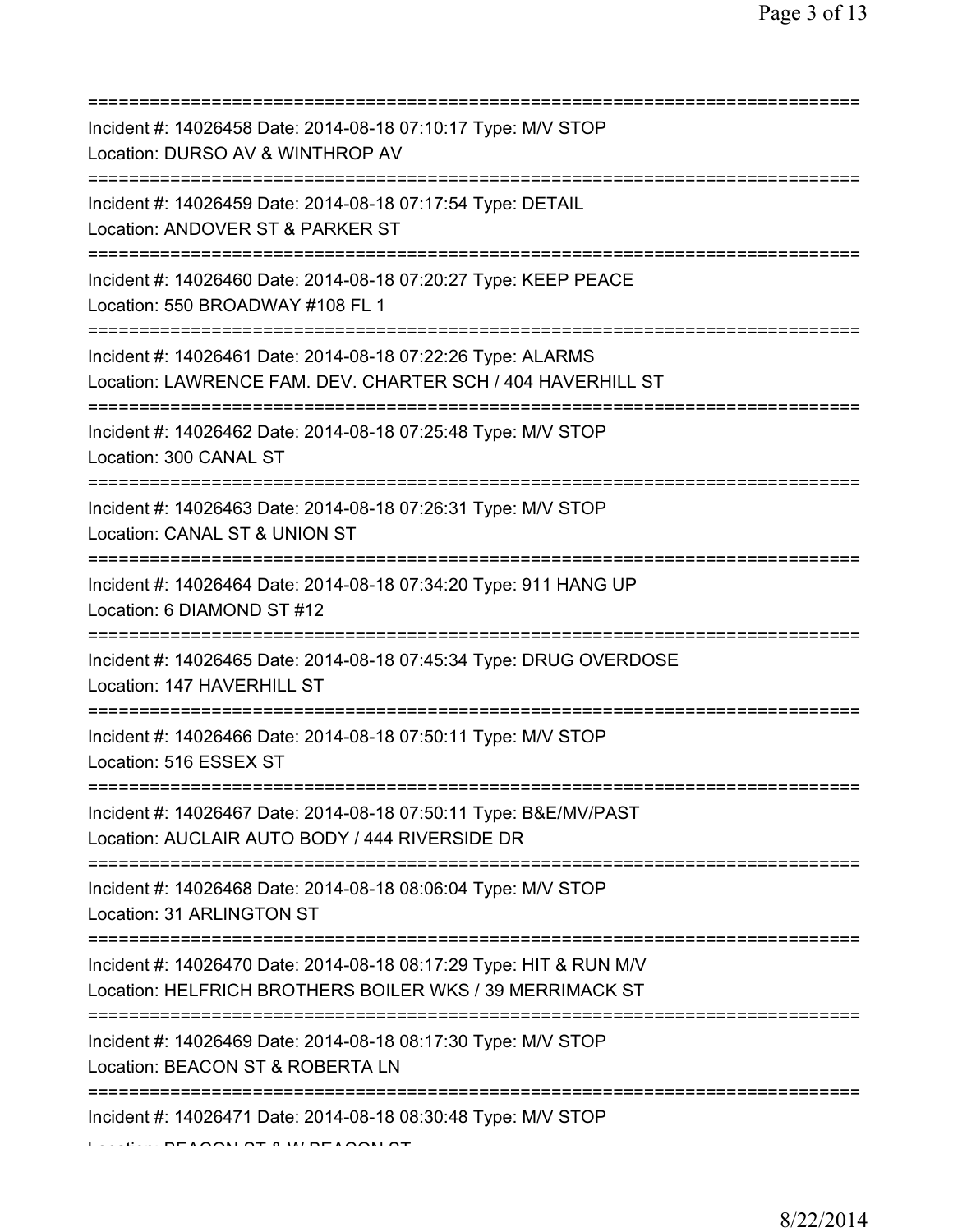| Incident #: 14026473 Date: 2014-08-18 09:06:19 Type: DETAIL<br>Location: HAVERHILL ST & UNION ST                            |
|-----------------------------------------------------------------------------------------------------------------------------|
| Incident #: 14026472 Date: 2014-08-18 09:08:59 Type: HIT & RUN M/V<br>Location: GARDEN ST & NEWBURY ST                      |
| Incident #: 14026474 Date: 2014-08-18 09:11:07 Type: MAN DOWN<br>Location: 145 ESSEX ST<br>================================ |
| Incident #: 14026475 Date: 2014-08-18 09:13:17 Type: ALARM/BURG<br>Location: AD PROFESSIONALS / 202 BROADWAY                |
| Incident #: 14026476 Date: 2014-08-18 09:18:45 Type: THREATS<br>Location: 368 S UNION ST                                    |
| Incident #: 14026477 Date: 2014-08-18 09:19:04 Type: MEDIC SUPPORT<br>Location: 106 COMMON ST                               |
| Incident #: 14026478 Date: 2014-08-18 09:25:37 Type: LOST PROPERTY<br><b>Location: MERRIMACK ST</b>                         |
| Incident #: 14026479 Date: 2014-08-18 09:31:48 Type: ALARM/BURG<br>Location: MARTINEZ RESD / 64 SALEM ST                    |
| Incident #: 14026480 Date: 2014-08-18 09:35:41 Type: TOW OF M/V<br>Location: 155 SARATOGA ST                                |
| Incident #: 14026481 Date: 2014-08-18 09:37:56 Type: LARCENY/PAST<br>Location: 258 BAILEY ST                                |
| Incident #: 14026482 Date: 2014-08-18 09:57:50 Type: AUTO ACC/NO PI<br>Location: DCF / 280 MERRIMACK ST                     |
| Incident #: 14026483 Date: 2014-08-18 10:05:36 Type: M/V STOP<br>Location: AMESBURY ST & BRADFORD ST                        |
| Incident #: 14026484 Date: 2014-08-18 10:19:58 Type: AUTO ACC/UNK PI<br>Location: S BROADWAY & SHATTUCK ST                  |
| Incident #: 14026485 Date: 2014-08-18 10:28:55 Type: ALARM/HOLD                                                             |

Location: KATHERINE HAIR CENTER / 467 BROADWAY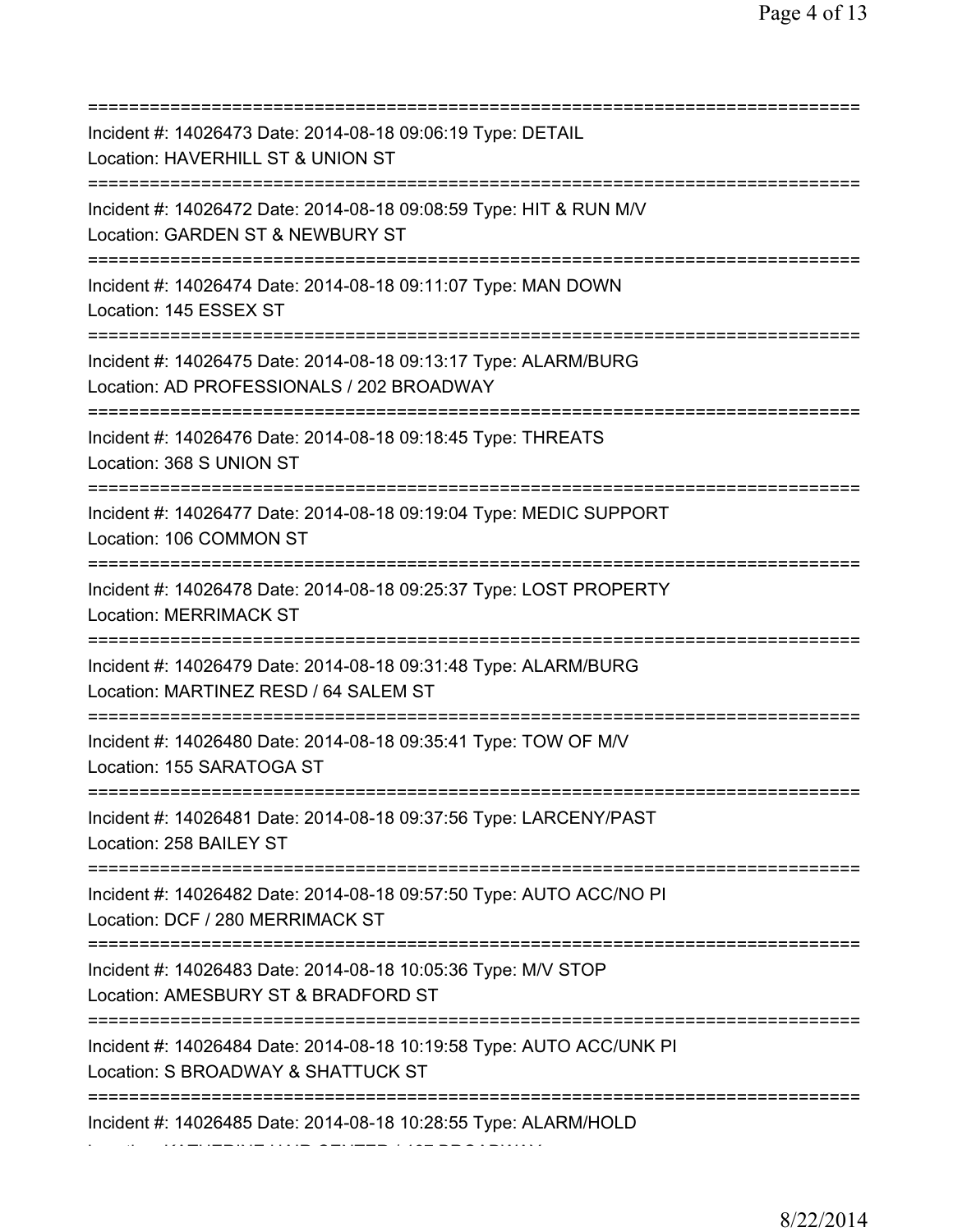| Incident #: 14026486 Date: 2014-08-18 10:42:44 Type: LARCENY/PAST<br>Location: 106 AMES ST                                           |
|--------------------------------------------------------------------------------------------------------------------------------------|
| Incident #: 14026487 Date: 2014-08-18 10:45:28 Type: M/V STOP<br>Location: 603 ESSEX ST                                              |
| Incident #: 14026488 Date: 2014-08-18 10:57:45 Type: TRESPASSING<br>Location: PROGRESS REALTY / 281 BROADWAY                         |
| Incident #: 14026489 Date: 2014-08-18 11:08:17 Type: M/V STOP<br>Location: APPLETON ST & METHUEN ST                                  |
| Incident #: 14026490 Date: 2014-08-18 11:08:49 Type: WARRANT SERVE<br>Location: 280 BROADWAY<br>==================================== |
| Incident #: 14026491 Date: 2014-08-18 11:13:06 Type: AUTO ACC/NO PI<br>Location: AMESBURY ST & HAVERHILL ST                          |
| Incident #: 14026492 Date: 2014-08-18 11:20:10 Type: LARCENY/PAST<br>Location: 222 ESSEX ST<br>:==========================           |
| Incident #: 14026493 Date: 2014-08-18 11:23:35 Type: M/V STOP<br>Location: LAWRENCE ST & MAPLE ST                                    |
| Incident #: 14026494 Date: 2014-08-18 11:30:01 Type: M/V STOP<br>Location: LOWELL ST & OXFORD ST                                     |
| Incident #: 14026495 Date: 2014-08-18 11:43:29 Type: M/V STOP<br>Location: HANCOCK ST & MELROSE TER                                  |
| Incident #: 14026496 Date: 2014-08-18 11:44:28 Type: DISTURBANCE<br>Location: REGISTRY OF MOTOR VEHICLES / 73 WINTHROP AV            |
| Incident #: 14026497 Date: 2014-08-18 11:59:12 Type: SUS PERS/MV<br>Location: 32 LAWRENCE ST                                         |
| Incident #: 14026498 Date: 2014-08-18 12:14:33 Type: M/V STOP<br>Location: ALDEN CT & WEST ST                                        |
| Incident #: 14026499 Date: 2014-08-18 12:15:39 Type: M/V STOP                                                                        |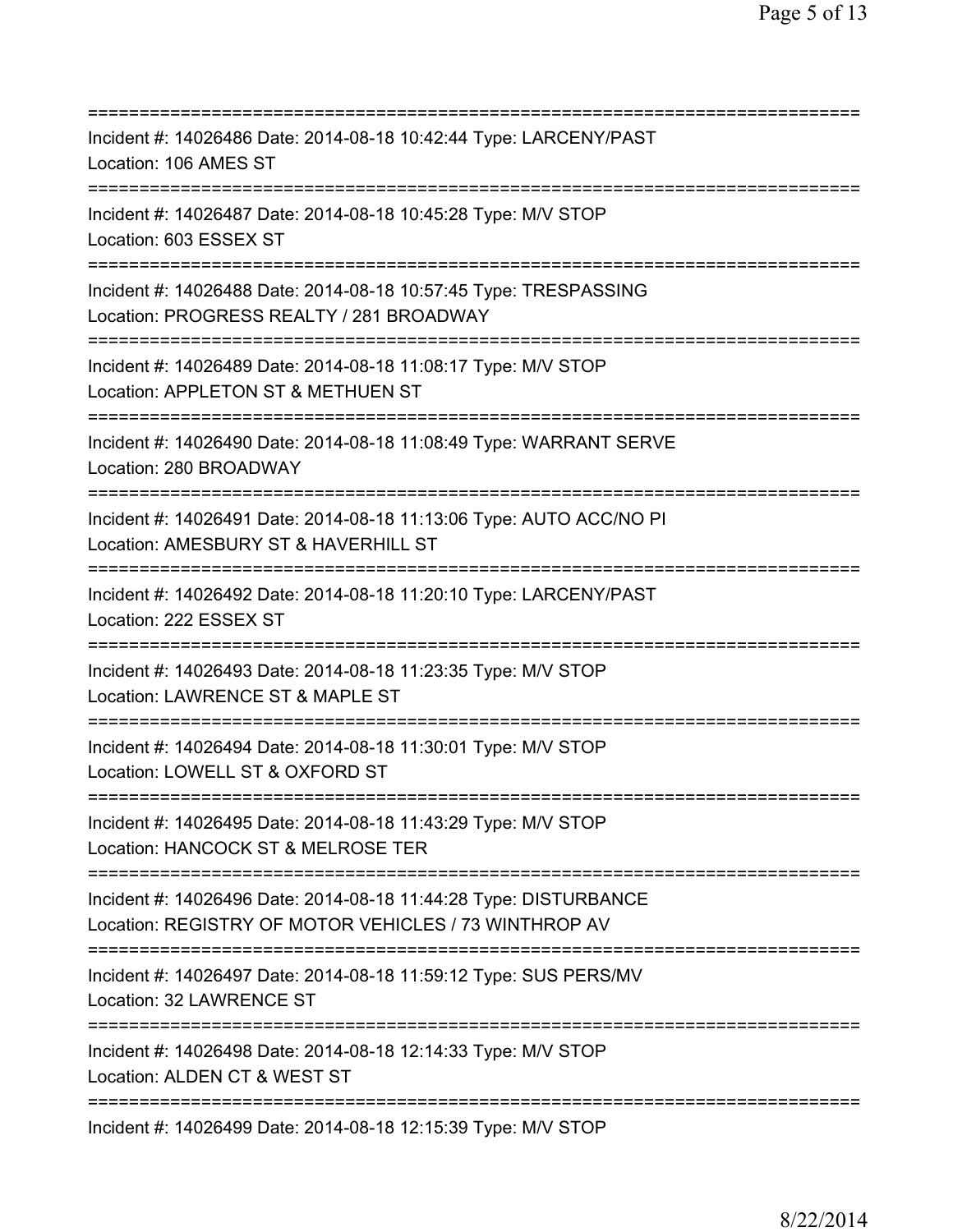=========================================================================== Incident #: 14026500 Date: 2014-08-18 12:18:25 Type: ANIMAL COMPL Location: 354 MERRIMACK ST #BUILD 1 =========================================================================== Incident #: 14026501 Date: 2014-08-18 12:18:56 Type: HIT & RUN M/V Location: 354 MERRIMACK ST =========================================================================== Incident #: 14026502 Date: 2014-08-18 12:20:09 Type: ASSSIT AMBULANC Location: PROSPECT ST & VINE ST =========================================================================== Incident #: 14026503 Date: 2014-08-18 12:22:47 Type: B&E/MV/PAST Location: 228 ANDOVER ST =========================================================================== Incident #: 14026504 Date: 2014-08-18 12:30:24 Type: ANIMAL COMPL Location: 13 W DALTON ST =========================================================================== Incident #: 14026505 Date: 2014-08-18 12:35:47 Type: INVEST CONT Location: 222 ESSEX ST =========================================================================== Incident #: 14026506 Date: 2014-08-18 12:55:42 Type: WARRANT SERVE Location: 12 MONMOUTH ST FL 1 =========================================================================== Incident #: 14026507 Date: 2014-08-18 13:10:00 Type: LIC PLATE STO Location: 26 MONMOUTH ST =========================================================================== Incident #: 14026508 Date: 2014-08-18 13:16:57 Type: LARCENY/PAST Location: CITY HALL / 200 COMMON ST =========================================================================== Incident #: 14026509 Date: 2014-08-18 13:29:43 Type: INVESTIGATION Location: LAWRENCE POLICE DEPARTMENT / 90 LOWELL ST =========================================================================== Incident #: 14026510 Date: 2014-08-18 13:30:42 Type: INVESTIGATION Location: LAWRENCE POLICE DEPARTMENT / 90 LOWELL ST =========================================================================== Incident #: 14026511 Date: 2014-08-18 13:41:02 Type: TOW OF M/V Location: 242 MT VERNON ST =========================================================================== Incident #: 14026512 Date: 2014-08-18 13:49:41 Type: CK WELL BEING Location: 4 BAILEY ST FL 2 =========================================================================== Incident #: 14026514 Date: 2014-08-18 14:04:44 Type: M/V STOP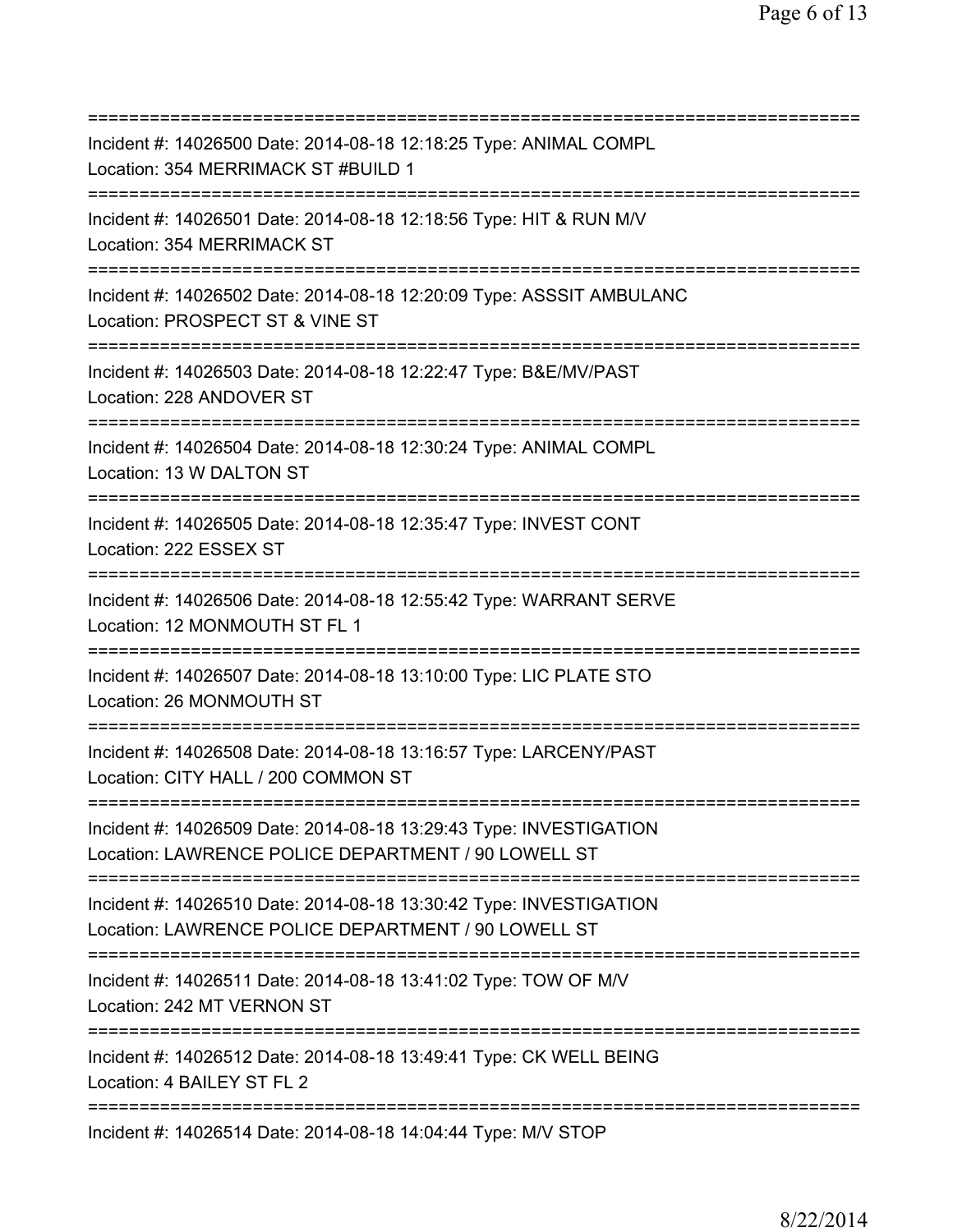| Location: LOWELL & FRANKLIN                                                                                                                   |
|-----------------------------------------------------------------------------------------------------------------------------------------------|
| Incident #: 14026513 Date: 2014-08-18 14:05:37 Type: KEEP PEACE<br>Location: MCDONALDS / 50 BROADWAY<br>================================      |
| Incident #: 14026515 Date: 2014-08-18 14:13:31 Type: LARCENY/PAST<br>Location: OREILLY AUTO PARTS / 90 WINTHROP AV                            |
| Incident #: 14026516 Date: 2014-08-18 14:18:33 Type: DOMESTIC/PROG<br>Location: 204 S UNION ST #RIGHT FL 3RD                                  |
| Incident #: 14026517 Date: 2014-08-18 14:19:12 Type: TRESPASSING<br>Location: PROGRESS REALTY / 286 BROADWAY                                  |
| Incident #: 14026519 Date: 2014-08-18 14:25:00 Type: DETAIL<br>Location: CANAL ST & MARSTON ST                                                |
| Incident #: 14026518 Date: 2014-08-18 14:25:04 Type: ANIMAL COMPL<br>Location: OSGOOD ST & SALEM ST                                           |
| Incident #: 14026520 Date: 2014-08-18 14:27:48 Type: LIC PLATE STO<br>Location: 141 AMESBURY ST<br>===================================        |
| Incident #: 14026521 Date: 2014-08-18 14:36:51 Type: TRESPASSING<br>Location: MARKET BASKET / 700 ESSEX ST                                    |
| Incident #: 14026522 Date: 2014-08-18 14:43:48 Type: M/V STOP<br>Location: GENERAL ST & UNION ST                                              |
| Incident #: 14026523 Date: 2014-08-18 14:46:31 Type: M/V STOP<br>Location: 244 BROADWAY                                                       |
| =====================================<br>Incident #: 14026524 Date: 2014-08-18 14:53:16 Type: SUS PERS/MV<br>Location: BRADFORD ST & BROADWAY |
| Incident #: 14026526 Date: 2014-08-18 14:57:44 Type: B&E/PAST<br>Location: 17 BOXFORD ST #3                                                   |
| Incident #: 14026525 Date: 2014-08-18 14:57:58 Type: MV/BLOCKING<br>Location: 164 UNION ST                                                    |
| looident #: 11096597 Dete: 2011 00 10 11:50:01 Tupe: DRE/DAST                                                                                 |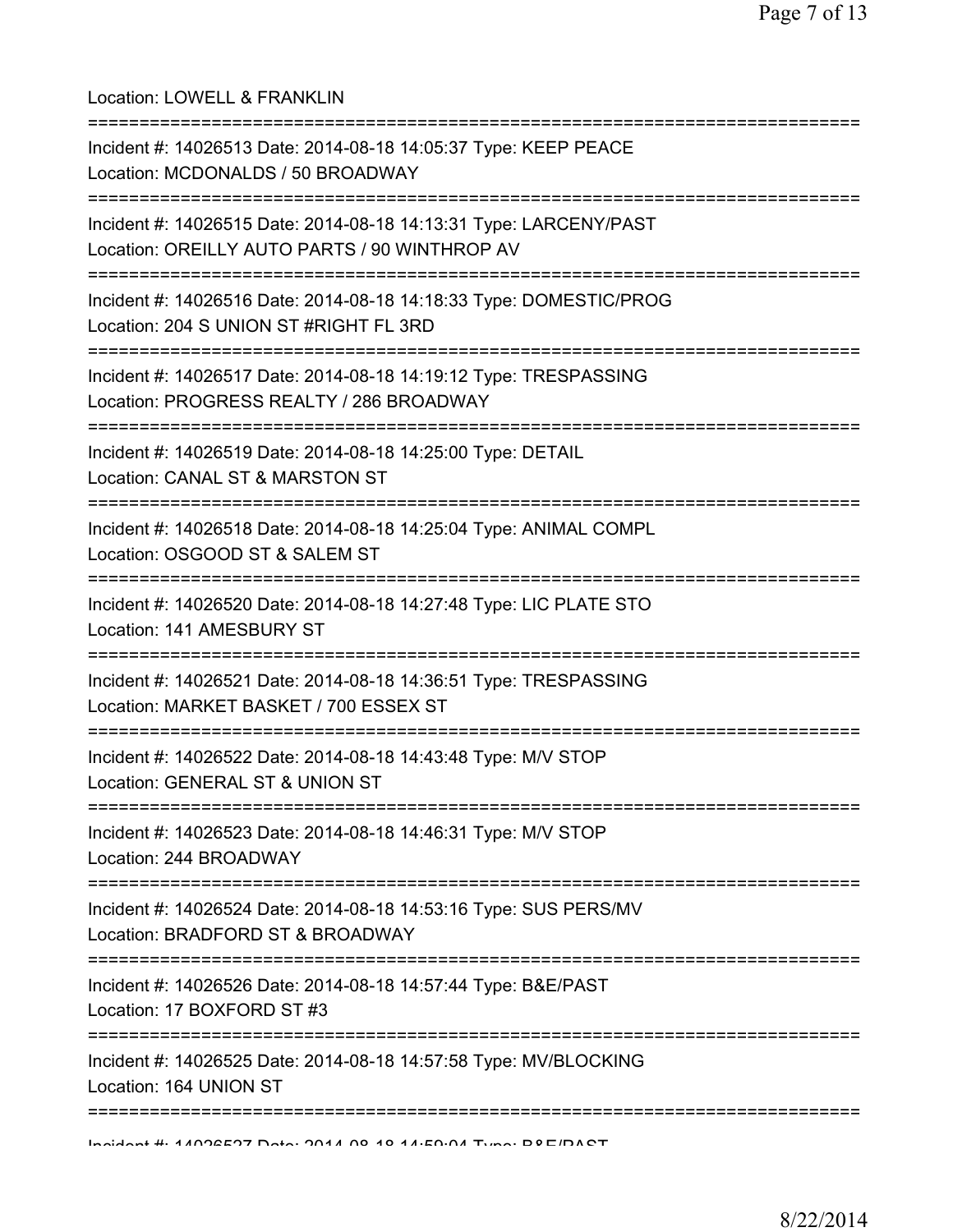| Location: 55 SPRINGFIELD ST #3<br>===================================                                                                         |
|-----------------------------------------------------------------------------------------------------------------------------------------------|
| Incident #: 14026528 Date: 2014-08-18 15:03:24 Type: M/V STOP<br>Location: 511 BROADWAY                                                       |
| Incident #: 14026529 Date: 2014-08-18 15:05:08 Type: HIT & RUN M/V<br>Location: 264 AMES ST<br>===============================                |
| Incident #: 14026530 Date: 2014-08-18 15:12:04 Type: INVESTIGATION<br>Location: 255 ESSEX ST                                                  |
| Incident #: 14026531 Date: 2014-08-18 15:22:43 Type: M/V STOP<br>Location: 349 LAWRENCE ST                                                    |
| =====================================<br>Incident #: 14026532 Date: 2014-08-18 15:31:23 Type: SUS PERS/MV<br>Location: BRADFORD ST & BROADWAY |
| Incident #: 14026533 Date: 2014-08-18 15:32:48 Type: M/V STOP<br>Location: LAWRENCE ST & OAK ST                                               |
| Incident #: 14026534 Date: 2014-08-18 15:35:45 Type: TRESPASSING<br>Location: 82 BENNINGTON ST                                                |
| Incident #: 14026535 Date: 2014-08-18 15:53:40 Type: CK WELL BEING<br>Location: CHILD CARE CENTER / 581 ANDOVER ST                            |
| Incident #: 14026536 Date: 2014-08-18 16:18:01 Type: M/V STOP<br>Location: AMESBURY ST & CANAL ST                                             |
| Incident #: 14026537 Date: 2014-08-18 16:28:26 Type: ALARM/BURG<br>Location: COMMUNITY DEVELOPEMENT / 147 HAVERHILL ST                        |
| Incident #: 14026538 Date: 2014-08-18 16:47:39 Type: AUTO ACC/UNK PI<br>Location: 252 E HAVERHILL ST                                          |
| Incident #: 14026539 Date: 2014-08-18 16:53:58 Type: ALARM/BURG<br>Location: GARCIA RESD / 348 LOWELL ST #APT 2                               |
| Incident #: 14026540 Date: 2014-08-18 16:55:31 Type: AUTO ACC/NO PI<br>Location: 104 JACKSON ST                                               |
| ==========================                                                                                                                    |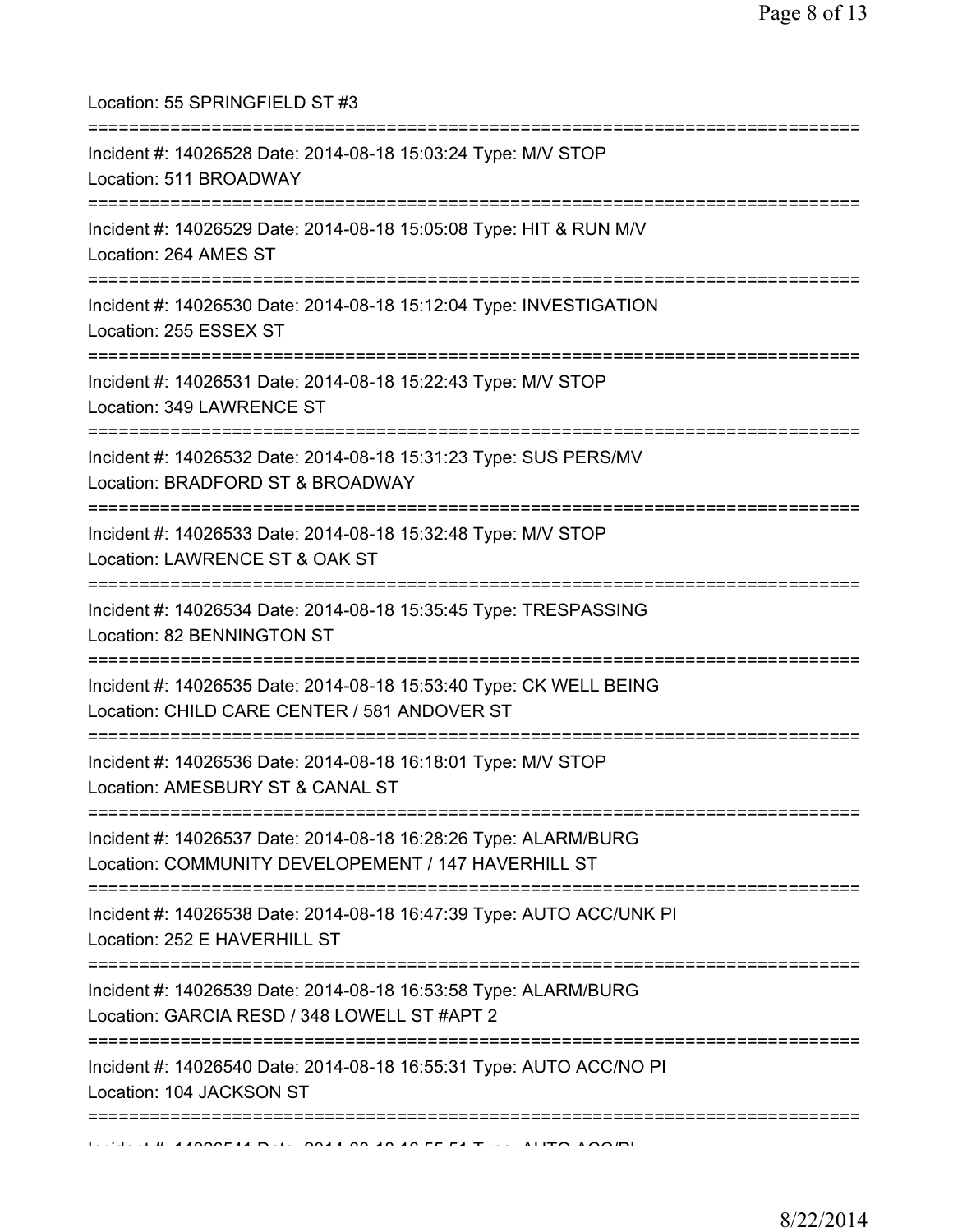| Location: ALDER ST & WILLOW ST<br>=====================================                                                                                         |
|-----------------------------------------------------------------------------------------------------------------------------------------------------------------|
| Incident #: 14026542 Date: 2014-08-18 16:58:43 Type: SUS PERS/MV<br>Location: 209 WATER ST<br>=====================================                             |
| Incident #: 14026543 Date: 2014-08-18 17:14:37 Type: HIT & RUN M/V<br>Location: GROTON ST & S BROADWAY<br>==========================                            |
| Incident #: 14026544 Date: 2014-08-18 17:15:23 Type: A&B D/W PAST<br>Location: 640 HAVERHILL ST                                                                 |
| Incident #: 14026545 Date: 2014-08-18 17:28:03 Type: NOISE ORD<br>Location: 22 CROSBY ST                                                                        |
| =====================================<br>Incident #: 14026546 Date: 2014-08-18 17:30:57 Type: AUTO ACC/NO PI<br>Location: FERRY ST & MARSTON ST<br>:=========== |
| Incident #: 14026547 Date: 2014-08-18 17:40:01 Type: ALARM/BURG<br>Location: THE PARTHUM SCHOOL / 258 E HAVERHILL ST                                            |
| Incident #: 14026548 Date: 2014-08-18 17:41:49 Type: DRUG VIO<br>Location: DAISY ST & HOLLY ST                                                                  |
| Incident #: 14026549 Date: 2014-08-18 17:45:02 Type: NOISE ORD<br>Location: 22 CROSBY ST                                                                        |
| Incident #: 14026550 Date: 2014-08-18 17:50:28 Type: RECOV/STOL/MV<br>Location: 73 WINTHROP AV<br>======================================                        |
| Incident #: 14026551 Date: 2014-08-18 17:52:57 Type: B&E/PAST<br>Location: 114 SARATOGA ST FL 2                                                                 |
| Incident #: 14026552 Date: 2014-08-18 18:03:14 Type: M/V STOP<br>Location: 425 MARKET ST                                                                        |
| Incident #: 14026553 Date: 2014-08-18 18:03:33 Type: MEDIC SUPPORT<br>Location: DAYBREAK SHELTER / 19 WINTER ST                                                 |
| Incident #: 14026554 Date: 2014-08-18 18:08:20 Type: DISTURBANCE<br>Location: 304 HOWARD ST                                                                     |
| ===============                                                                                                                                                 |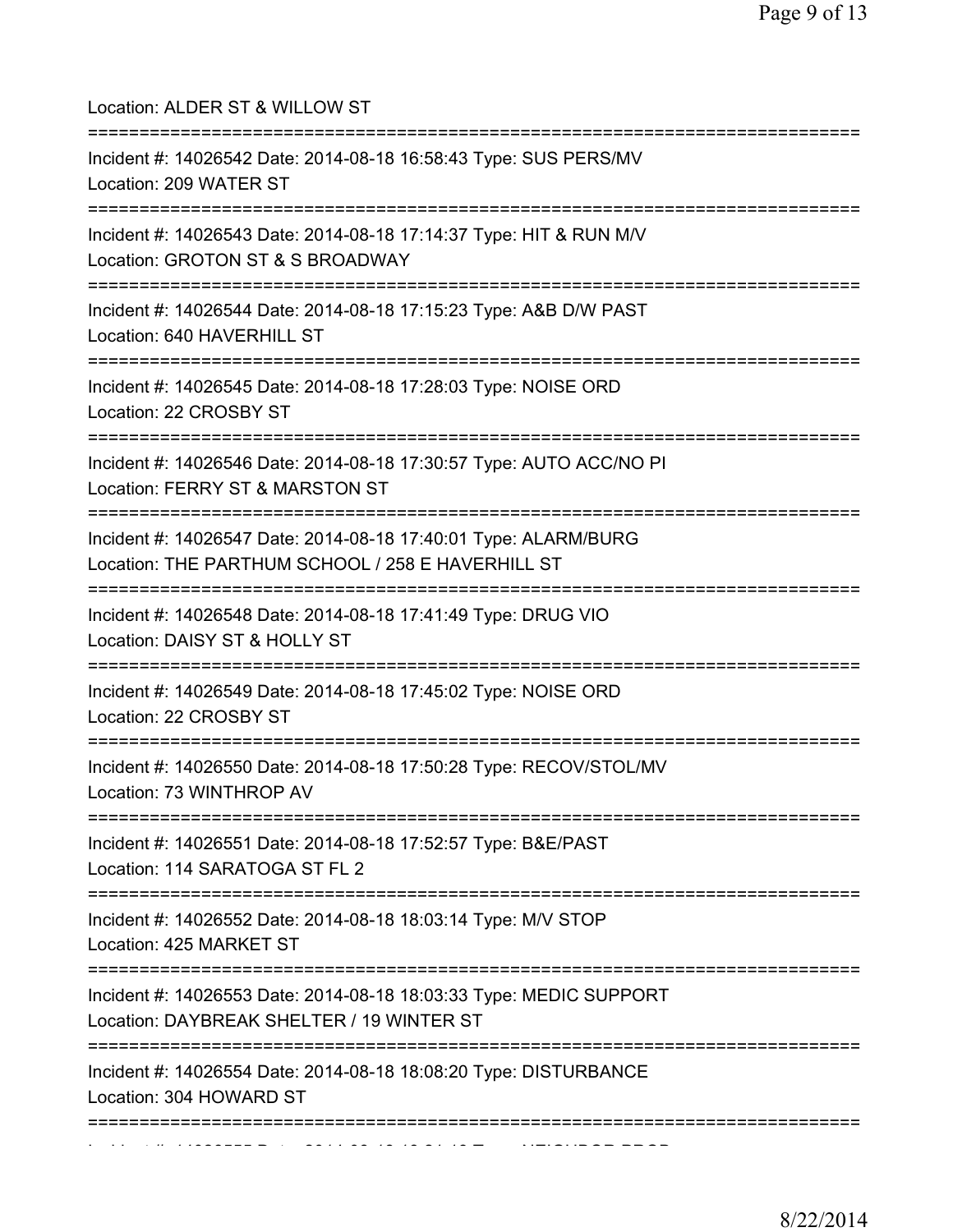Location: 21 COOLIDGE ST FL 2

=========================================================================== Incident #: 14026557 Date: 2014-08-18 18:34:04 Type: STALKING Location: LAWRENCE PUBLIC LIBRARY / 51 LAWRENCE ST =========================================================================== Incident #: 14026556 Date: 2014-08-18 18:34:27 Type: ALARM/BURG Location: 258 E HAVERHILL ST =========================================================================== Incident #: 14026558 Date: 2014-08-18 18:41:21 Type: LARCENY/PAST Location: 9 BERKELEY ST =========================================================================== Incident #: 14026559 Date: 2014-08-18 18:41:54 Type: ALARM/BURG Location: WEATHERBEE SCHOOL / 75 NEWTON ST =========================================================================== Incident #: 14026560 Date: 2014-08-18 18:42:48 Type: HIT & RUN M/V Location: SHERIDAN ST =========================================================================== Incident #: 14026561 Date: 2014-08-18 18:46:13 Type: INVEST CONT Location: 40 LAWRENCE ST #443 =========================================================================== Incident #: 14026562 Date: 2014-08-18 18:47:23 Type: DRUG VIO Location: MERRIMACK ST & S UNION ST =========================================================================== Incident #: 14026563 Date: 2014-08-18 18:50:12 Type: MAN DOWN Location: 71 KENDALL ST =========================================================================== Incident #: 14026564 Date: 2014-08-18 18:53:44 Type: DISTURBANCE Location: 451 HAVERHILL ST =========================================================================== Incident #: 14026565 Date: 2014-08-18 19:11:00 Type: DRUG VIO Location: 180 HIGH ST =========================================================================== Incident #: 14026567 Date: 2014-08-18 19:14:16 Type: DRUG VIO Location: 9 POPLAR ST =========================================================================== Incident #: 14026566 Date: 2014-08-18 19:14:59 Type: MAL DAMG PROG Location: HENNESSEY SCHOOL / 122 HANCOCK ST =========================================================================== Incident #: 14026568 Date: 2014-08-18 19:25:26 Type: NOTIFICATION Location: 69 CROSS ST FL 3 ===========================================================================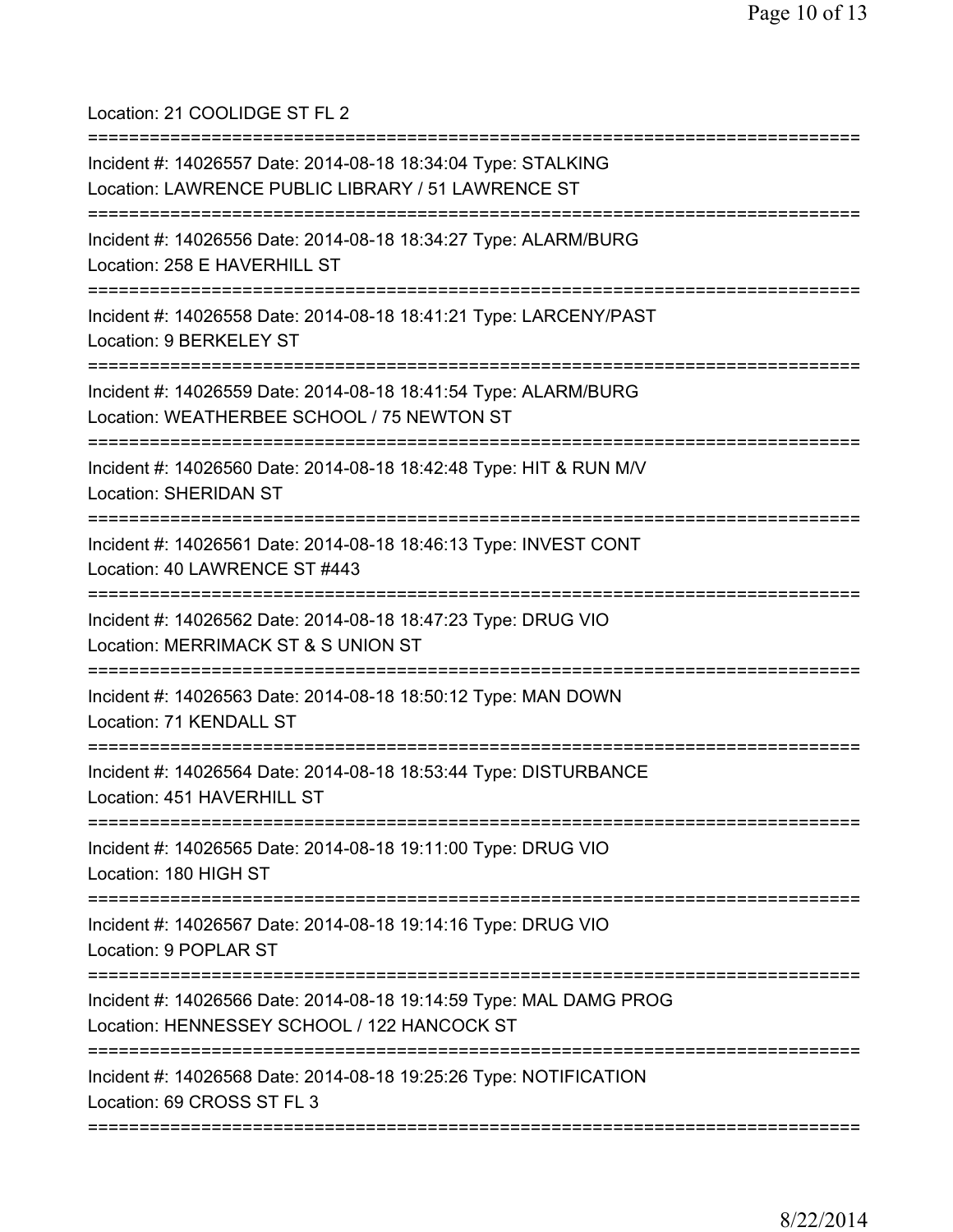| Location: 461 HAVERHILL ST FL 3                                                                                                                              |
|--------------------------------------------------------------------------------------------------------------------------------------------------------------|
| Incident #: 14026570 Date: 2014-08-18 19:36:50 Type: MISSING PERS<br>Location: 18 BELLEVUE ST                                                                |
| Incident #: 14026571 Date: 2014-08-18 19:39:28 Type: KEEP PEACE<br>Location: LEGACY PARK / 112 MARSTON ST #307 FL 3<br>===================================== |
| Incident #: 14026572 Date: 2014-08-18 20:18:48 Type: GENERAL SERV<br>Location: E DALTON ST<br>;==============================                                |
| Incident #: 14026573 Date: 2014-08-18 20:20:46 Type: M/V STOP<br>Location: 90 LOWELL ST                                                                      |
| Incident #: 14026574 Date: 2014-08-18 20:29:42 Type: ALARM/BURG<br>Location: SOUTH LAWRENCE EAST SCHOOL / 165 CRAWFORD ST                                    |
| Incident #: 14026575 Date: 2014-08-18 20:41:53 Type: NOISE ORD<br>Location: 45 HAMLET ST                                                                     |
| Incident #: 14026576 Date: 2014-08-18 20:45:05 Type: KEEP PEACE<br>Location: LEGACY PARK / 112 MARSTON ST                                                    |
| Incident #: 14026577 Date: 2014-08-18 21:09:51 Type: M/V STOP<br>Location: BROADWAY & WATER<br>======================================                        |
| Incident #: 14026578 Date: 2014-08-18 21:21:10 Type: 911 HANG UP<br>Location: 105 BOXFORD ST FL 3                                                            |
| Incident #: 14026579 Date: 2014-08-18 21:35:34 Type: ASSSIT AMBULANC<br>Location: 141 AMESBURY ST #606                                                       |
| Incident #: 14026580 Date: 2014-08-18 21:37:08 Type: CK WELL BEING<br>Location: 18 FRANKLIN ST #503                                                          |
| Incident #: 14026581 Date: 2014-08-18 21:48:14 Type: M/V STOP<br>Location: 350 HAVERHILL ST                                                                  |
| Incident #: 14026582 Date: 2014-08-18 21:52:02 Type: SUS PERS/MV<br>Location: BROADWAY & TREMONT ST                                                          |
|                                                                                                                                                              |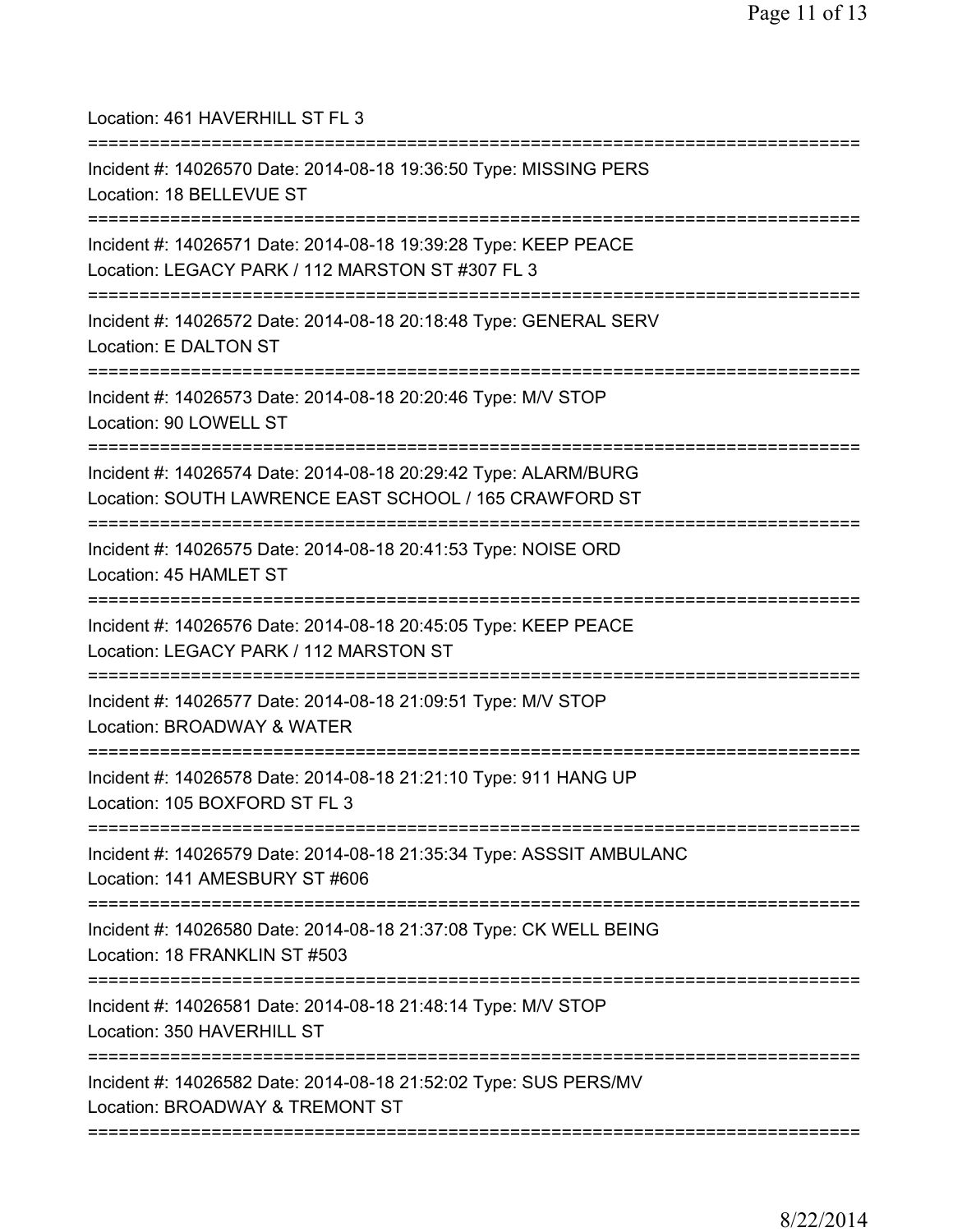| Incident #: 14026583 Date: 2014-08-18 22:22:36 Type: COURT DOC SERVE<br>Location: LA PARILLA / 2 AMESBURY ST         |
|----------------------------------------------------------------------------------------------------------------------|
| Incident #: 14026584 Date: 2014-08-18 22:25:33 Type: INVEST CONT<br>Location: BRADFORD ST & BROADWAY                 |
| Incident #: 14026585 Date: 2014-08-18 22:26:25 Type: 911 HANG UP<br>Location: 40 BENNINGTON ST FL 3                  |
| Incident #: 14026586 Date: 2014-08-18 22:42:06 Type: DISORDERLY<br>Location: 40 WEARE ST                             |
| Incident #: 14026587 Date: 2014-08-18 22:44:05 Type: DRUG VIO<br>Location: PORTUGUESE A SALAZAR CLUB / 2 SARATOGA ST |
| Incident #: 14026588 Date: 2014-08-18 22:45:16 Type: SUS PERS/MV<br>Location: BRADFORD ST                            |
| Incident #: 14026590 Date: 2014-08-18 23:04:40 Type: NOISE ORD<br>Location: 59 BROOK ST                              |
| Incident #: 14026589 Date: 2014-08-18 23:05:11 Type: M/V STOP<br>Location: BROTHERS PIZZA / 145 LAWRENCE ST          |
| Incident #: 14026591 Date: 2014-08-18 23:07:40 Type: M/V STOP<br>Location: 383 HAVERHILL ST                          |
| Incident #: 14026592 Date: 2014-08-18 23:10:48 Type: M/V STOP<br>Location: 900 ESSEX ST                              |
| Incident #: 14026593 Date: 2014-08-18 23:23:25 Type: M/V STOP<br>Location: INMAN ST & S BROADWAY                     |
| Incident #: 14026594 Date: 2014-08-18 23:25:21 Type: UNKNOWN PROB<br>Location: ST ALFIO'S VILLA / 35 COMMON ST #113  |
| Incident #: 14026595 Date: 2014-08-18 23:36:35 Type: LIC PLATE STO<br>Location: 32 MARGIN ST                         |
| Incident #: 14026596 Date: 2014-08-18 23:40:28 Type: UNKNOWN PROB<br>Location: EVERETT ST                            |
|                                                                                                                      |